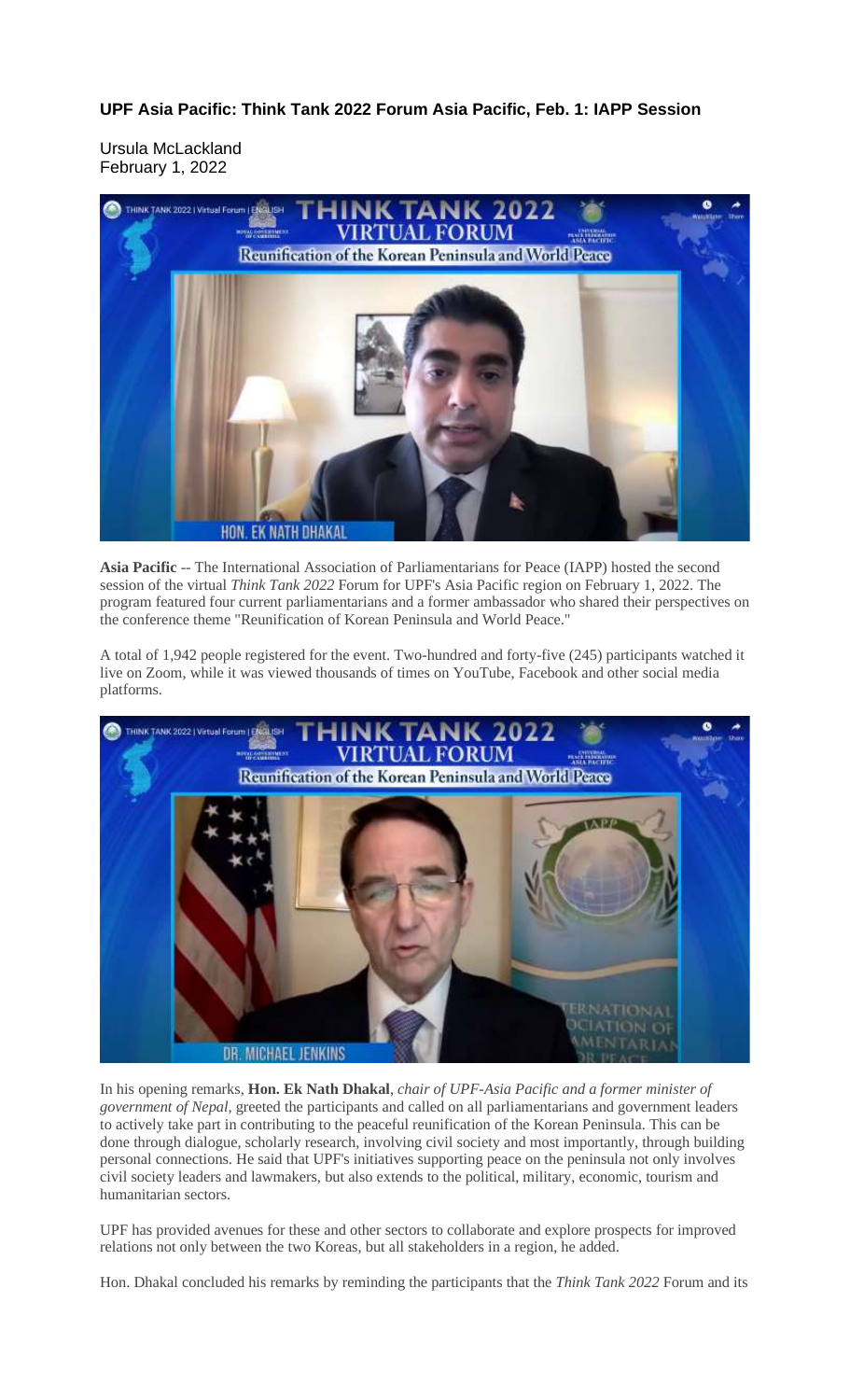sessions are being held in preparation for the World Summit 2022, which will be convened in Seoul, South Korea from February 11 to 13.

Special greetings were delivered by **Dr. Michael Jenkins**, *coordinator of IAPP International and president of UPF International*. He delved into the crucial role of parliamentarians and the impact of them working together could create in the global community. Not only can the content of the session be communicated to the governments of the world, but also be conveyed to the people of their respective nations. He said, "As members of parliament on the national level, you are the ones who are closest to the hearts of the people." With an understanding of people's hearts, parliamentarians can take action to realize citizen's deepest longings, which is to see peace, prosperity, freedom and happiness.



Dr. Jenkin's remarks were followed by special greetings by **Hon. Dan Burton**, *U.S. congressman (1983- 2013) and co-chair of IAPP International*. He emphasized the importance of parliamentarians to get the message across to their nations and people and ensure that we never see another war break out in Korea or in other parts of the world.

## **The IAPP Session had five panelists:**

**Hon. Suos Yara**, *a member of the Parliament and 5th Commission Chair of the National Assembly of Cambodia*, stressed the importance of moving beyond the traditional frontiers of diplomacy, state-to-state diplomacy, to resolve conflicts and that more attention should be placed on multi-stakeholder dialogue.

Specifically, public diplomacy and people's diplomacy should be given more significance in preventing, managing and resolving conflicts. UPF's *Think Tank 2022* is the best platform to connect different stakeholders to build a coherent and holistic approach towards Korean unification.

**Hon. Alvick Maharaj**, *a government whip of the Parliament of Fiji*, expressed his firm solidarity for the quest to achieve the peaceful reunification of the two Koreas. He said that UPF co-founder Dr. Hak Ja Han Moon's initiative calling for peace between the two Koreas will not only benefit the peninsula, but will be equally important for the rest of the world.

He also noted that when barriers come down and peace and unity comes about, humanity must be prepared to face a void of a life that once was. Therefore, it is crucial that this void be filled with a unified Korea founded on freedom, a respect for fundamental rights and values for all its citizens to ensure there is lasting peace. For this to happen, support from the international community will be vital. "The international influence was part of the cause of division. Therefore, for the present and future we must now stand united as a cause of unification," he concluded.

**Hon. Geeta Rana Chhetri**, *a member of the Constituent Assembly of Nepal*, shed light on the different factors that have greatly affected the Korean reunification process, which will necessitate resources and economic, political and diplomatic adjustments.

Despite the complicated nature of the reunification process, there is great hope for the Korean Peninsula to experience lasting peace and stability when all parties, including powerful foreign neighbors, come together to find solutions and compromise. Hon. Chhetri said that on the global scale, a unified Korea will play a significant role in maintaining the status quo of peace in Asia and the rest of the world.